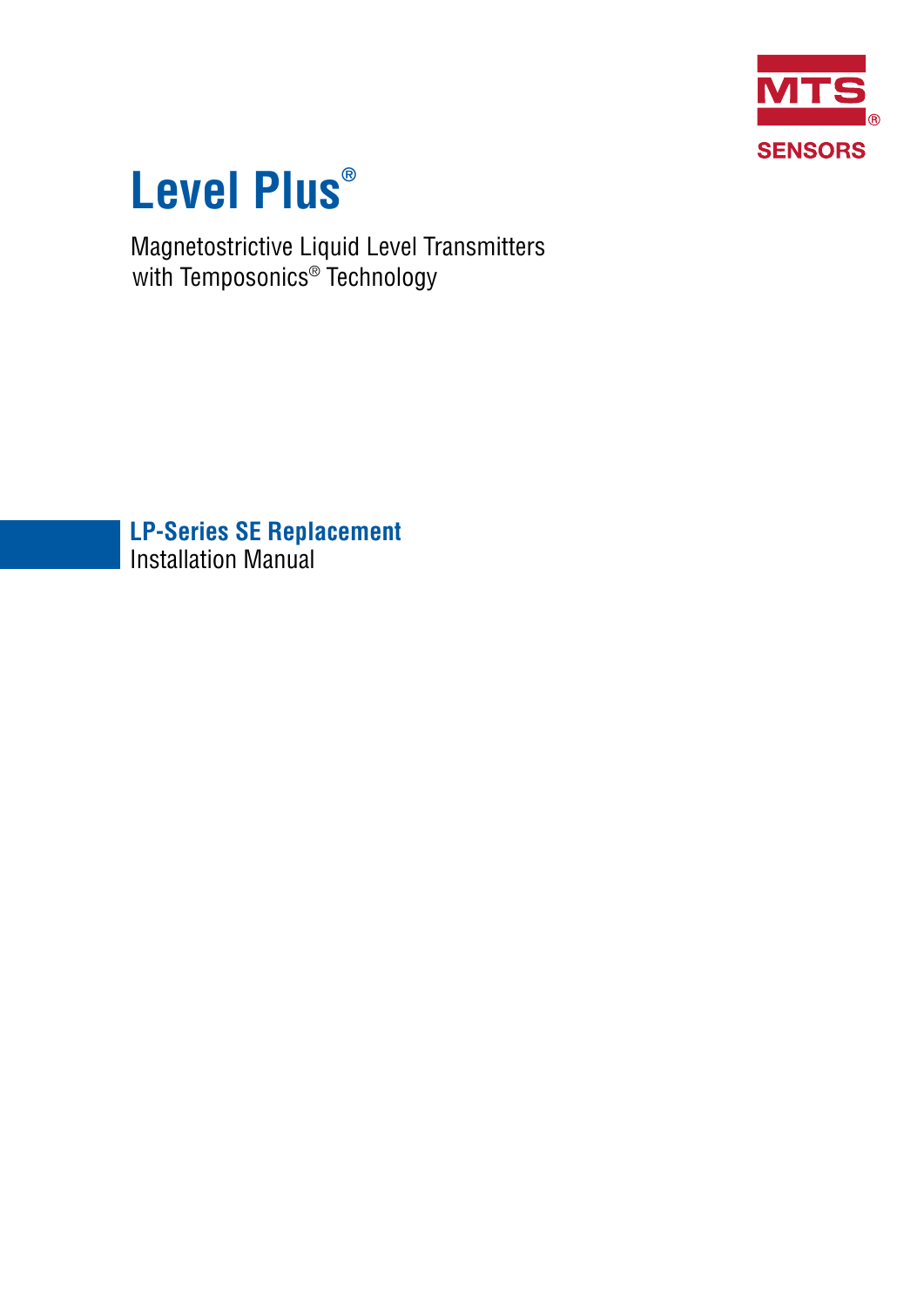# **1. Contact information**

# **United States**

**General** Tel: +1-919-677-0100 Fax: +1-919-677-2343 E-mail: [info.us@mtssensors.com](mailto:info.us%40mtssensors.com?subject=More%20info) <http://www.mtssensors.com>

## **Mailing and shipping address**

MTS Systems Corporation Sensors Division 3001 Sheldon Drive Cary, North Carolina, 27513, USA

**Customer service** Tel: +1-800-633-7609 Fax: +1-800-498-4442 E-mail: [info.us@mtssensors.com](mailto:info.us@mtssensors.com)

### **Technical support and applications**

24 Hour Emergency Technical Support Tel: +1-800-633-7609 E-mail: [levelplus@mts.com](mailto:levelplus%40mts.com?subject=Level%20plus%20info)

#### **Germany**

#### **General**

Tel: +49-2351-9587-0 Fax: +49-2351-56491 E-mail: [info.de@mtssensors.com](mailto:info.de%40mtssensors.com?subject=More%20info) <http://www.mtssensors.com>

#### **Mailing and shipping address**

MTS Sensor Technologie GmbH & Co. KG Auf dem Schüffel 9 58513 Lüdenscheid, Germany

## **Technical support and applications**

Tel: +49-2351-9587-0 E-mail: [info.de@mtssensors.com](mailto:info.de%40mtssensors.com?subject=More%20info) <http://www.mtssensors.com>

# **2. Tools**

- Computer
- MTS LP Dashboard Setup Software
- Phillips Head Screwdriver
- Common Head Screwdriver
- 12 or 24 Vdc linear regulated power supply
- Snap ring pliers or needlenose pliers
- Channel-lock pliers
- Analog
	- HART® to USB Converter (MTS Part #380068 or equivalent)
- 250 Ohm Resistor
- Digital
	- RS485 to USB Converter (MTS Part #380114 or equivalent)

## **3. Procedure**

- 1. Disconnect power from level transmitter and make sure it is safe to work on level transmitter.
- 2. The following picture illustrate the single cavity aluminum housing. The same procedure can be adapted for any of the other MTS housings with minimal difficulty. Remove the cover of the housing.



*Fig. 1: Housing without cover*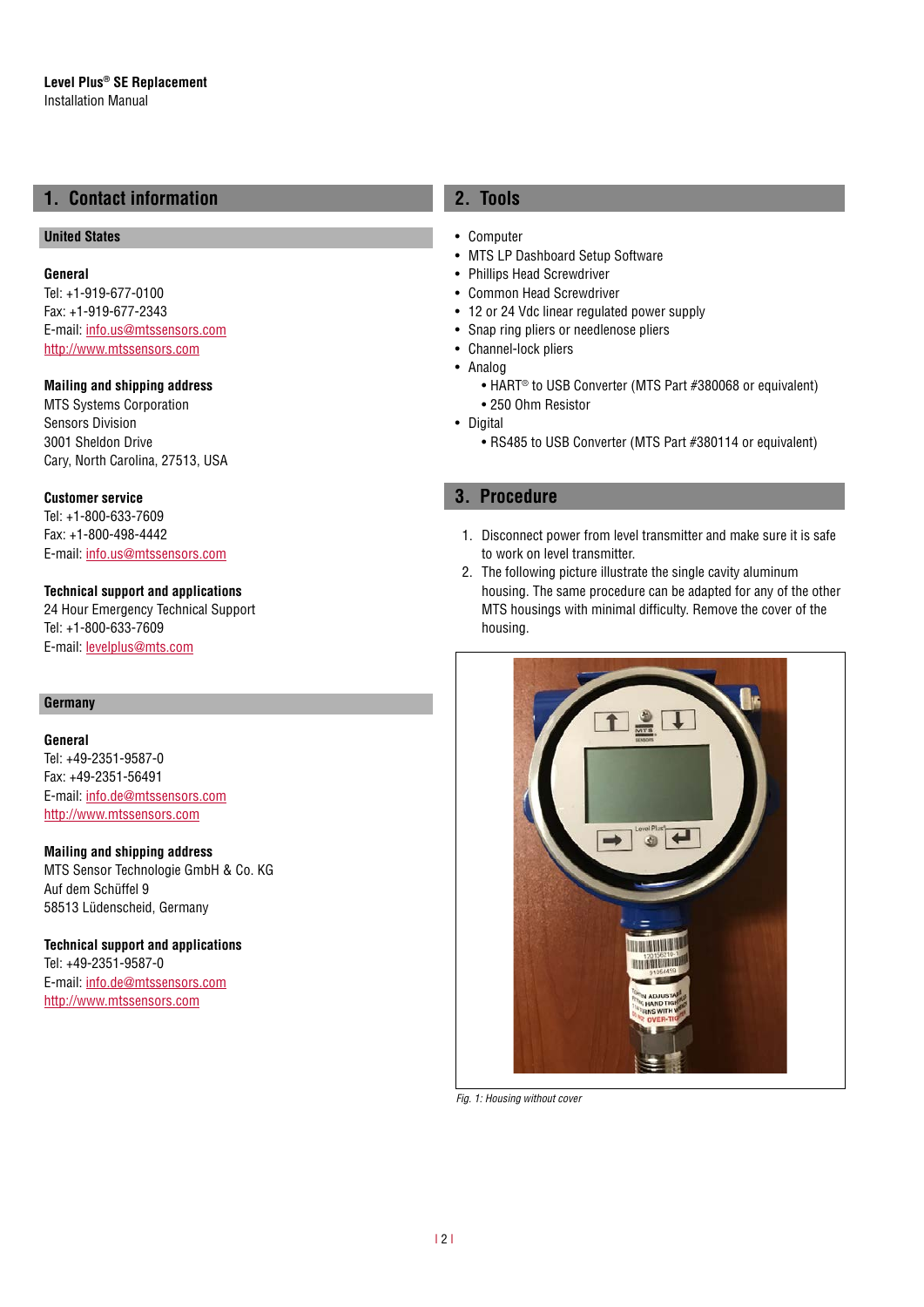3. Pull out display. The display is connected with a cable. The display can hang from the housing by the cable or it can be removed and secured.



4. Remove the two Phillips head screw as shown below.



*Fig. 3: Screw removal*

5. Remove the top board from the board stack. The top board will remain with the housing as the white ground wire is connected to the ground lug.



*Fig. 2: Display removed Fig. 4: Top board removed*

6. Pull the remaining board(s) up from plastic retainer. Do not pull all the way out as the sensing element and temperature cables are still connected. Digital level transmitters will have a total of two boards in addition to the display whereas analog level transmitters will have a total of three boards in addition to the display.



*Fig. 5: All boards removed*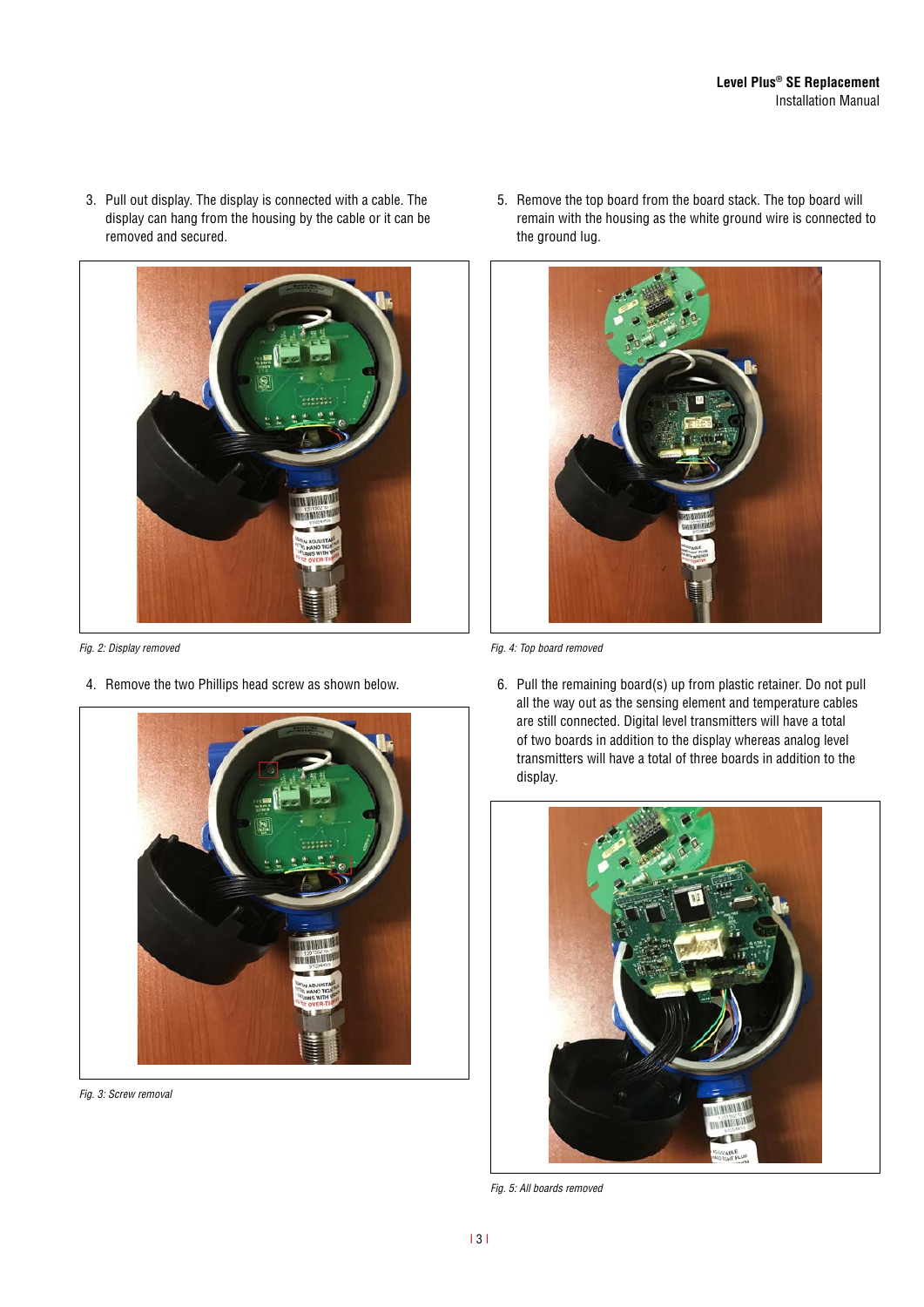#### **Level Plus® SE Replacement** Installation Manual

7. Disconnect sensing element and temperature cables from the board. The white ribbon temperature cable will only be present if the level transmitter was ordered with the temperature option.



*Fig. 6: Sensing element Disconnected*

8. Remove the black plastic retainer by removing the two larger Phillips head screws.



*Fig. 7: Retainer removed*

9. Remove the housing from the flexible hose or the rigid pipe. The top of the pipe has a sensor cartridge that can be used for loosening. Depending on the housing you will need to determine a place to grip the housing. Make sure not to damage the housing. A large screwdriver can be used for leverage. Be careful not to damage the top board or cables for the sensing element or temperature cable.



*Fig. 8: Housing removal*

10. The rigid pipe and flexible hose should now be separate from the housing.



*Fig. 9: Pipe with sensing element*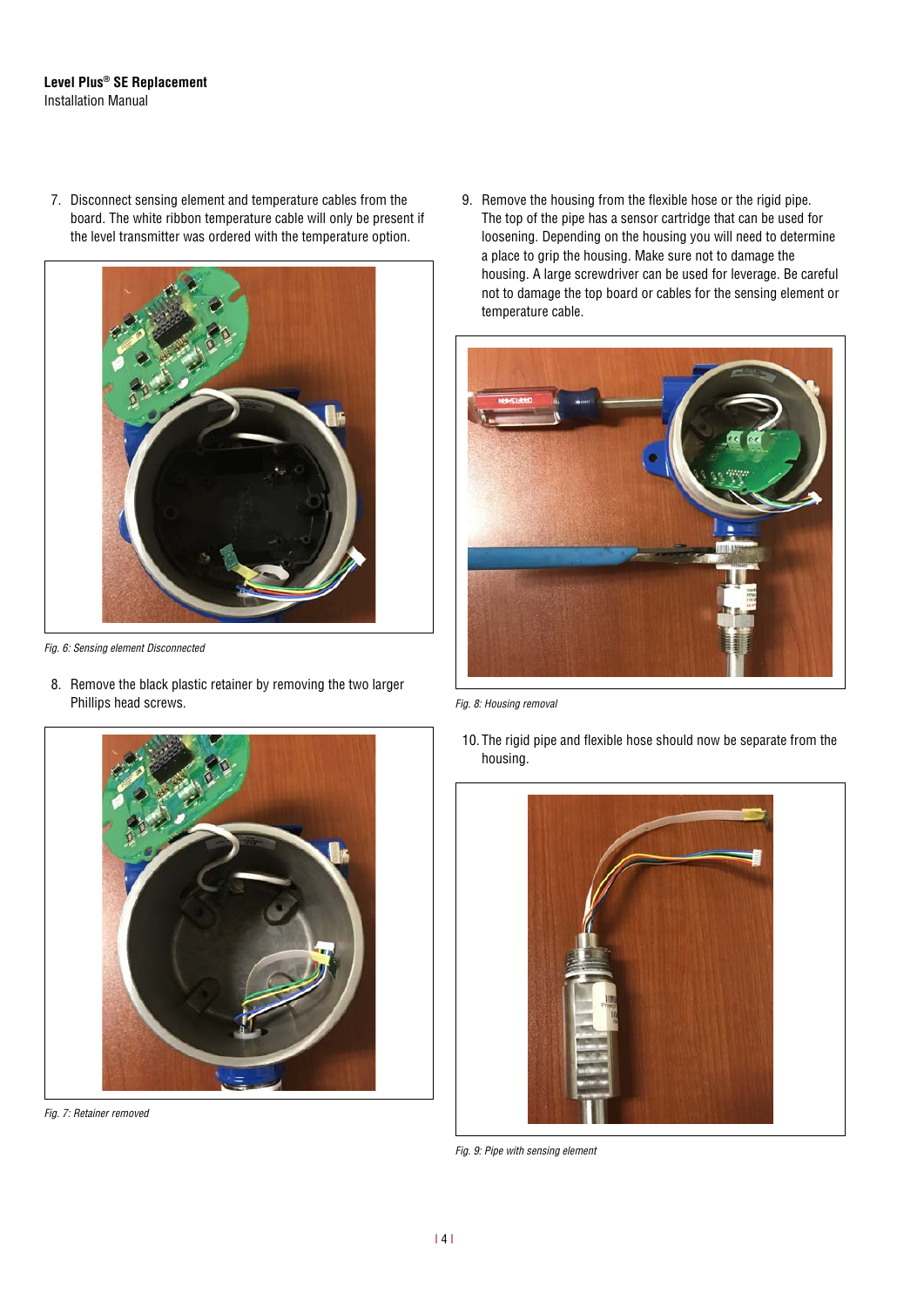

*Fig. 10: Sensor cartridge view*

12. Pull up on the retainer to remove it from the top of the pipe. The Explosion Proof / Flameproof approved units will have a metal pressure barrier at the top of the pipe. Do not scratch or drop the pressure barrier. If it is mechanically damaged it will need to be replaced. This is not included with the sensing element. See the image below. Remove sensing element from pipe or hose.



*Fig. 11: Explosion proof cartridge Fig. 13: Sensing element spool*

13. The Intrinsically Safe approved units will have a plastic retainer at the top of the pipe. The plastic retainer can be removed. A replacement is included with the sensing element. Connect display to middle board (analog) or bottom board (digital).



*Fig. 12: Intrinsically safe cartridge*

14. The new sensing element will be a flexible sensing element unless the order length is less than 48" (1220 mm) or model CHAMBERED. The flexible sensing element will ship on a spool as shown below. Remove the tag that shows the Gradient and save this. The sensing element can go direct from the spool into the pipe or hose. Be careful to not force the sensing element or it can be damaged. If the sensing element does not go in smoothly then make sure the flexible hose or pipe are straight and not damaged. Make sure the flexible hose is tight. It is suggested to twist the sensing element if it encounters resistance and not push on the element.



11.Use the Snap Ring or Needle Nose pliers to remove the c-clip.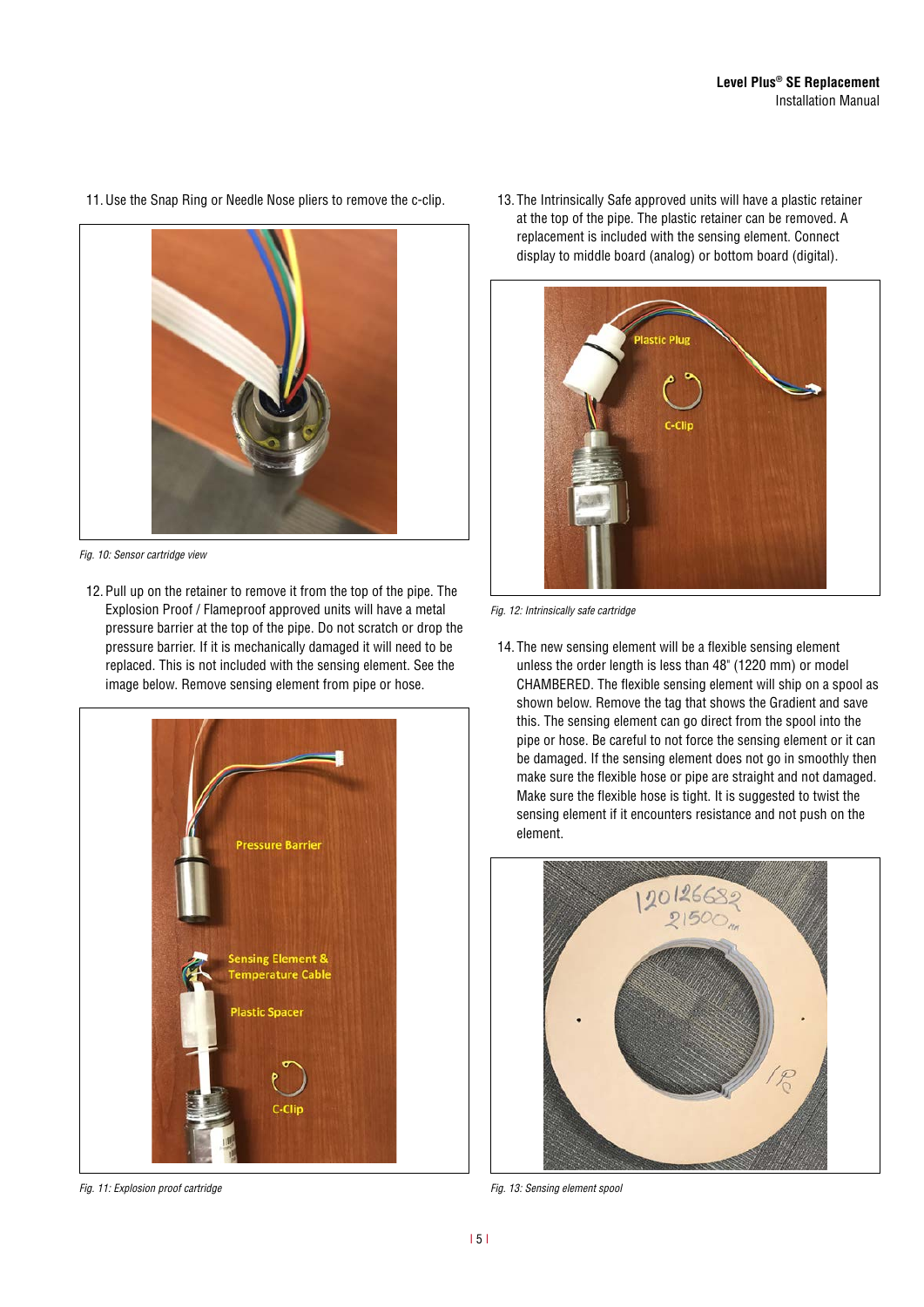- 15. For Explosion Proof / Flameproof units install the plastic spacer over the head of the sensing element. The plastic space is keyed so make sure it slides on correctly. Connect the sensing element and temperature cable to the bottom of the pressure barrier. The temperature cable needs to have the gold pins to the outside of the pipe. Install assembly into pipe or hose. Install c-clip with yellow paint facing up so it is visible. The c-clip is required as part of the approval to hold the pressure barrier in place.
- 16. For Intrinsically Safe units install the plastic plug and c-clip.
- 17. Thread cable into bottom of housing. Tighten housing to pipe or hose.
- 18. Insert black plastic retainer and secure with screws.
- 19. Connect sensing element and temperature cable to electronic boards. Temperature cable should have gold pins facing down towards board.
- 20. Install boards in retainer and secure with screws.
- 21. Close housing.
- 22. The following steps can be done from the control room or any safe area. Install LP Dashboard from USB supplied with level transmitter or download from www.mtssensors.com.
- 23. Connect level transmitter, power supply, computer, converter, and resistor (analog only) as shown in [Fig. 14](#page-5-0) for analog and [Fig. 15](#page-5-1)  for digital.



<span id="page-5-0"></span>*Fig. 14: LP dashboard - connect screen*



<span id="page-5-1"></span>*Fig. 15: LP dashboard - connect screen*

24.Open LP Dashboard and connect to level transmitter. Select the correct Protocol from the drop-down menu. Select the correct COM Port. Do note that only active COM Ports will be shown so make sure the converter is plugged into the computer before opening the LP Dashboard. Select the correct Device Address. Default address is 0 for HART®, 0 for SIL, 247 for Modbus, 192 for DDA, and 192 for USTD.

|                      | MTS LP Dashboard      |   | $\blacksquare$<br>口因 |  |
|----------------------|-----------------------|---|----------------------|--|
| MT<br><b>SENSORS</b> |                       |   |                      |  |
|                      | Protocol              |   |                      |  |
|                      | <b>Modbus</b>         | ۰ |                      |  |
|                      | <b>Serial Port</b>    |   |                      |  |
|                      | COM12                 |   |                      |  |
|                      | <b>Device Address</b> |   |                      |  |
|                      | 247 (Default)         |   |                      |  |
|                      |                       |   |                      |  |
|                      | Connect               |   |                      |  |

*Fig. 16: Connection diagram for HART® outputs*

25. Click on the three white bars in the top left and select Signal Settings. Input the Gradient from the white tag into the Gradient field on the LP Dashboard. Click Write.



*Fig. 17: LP dashboard - signal settings*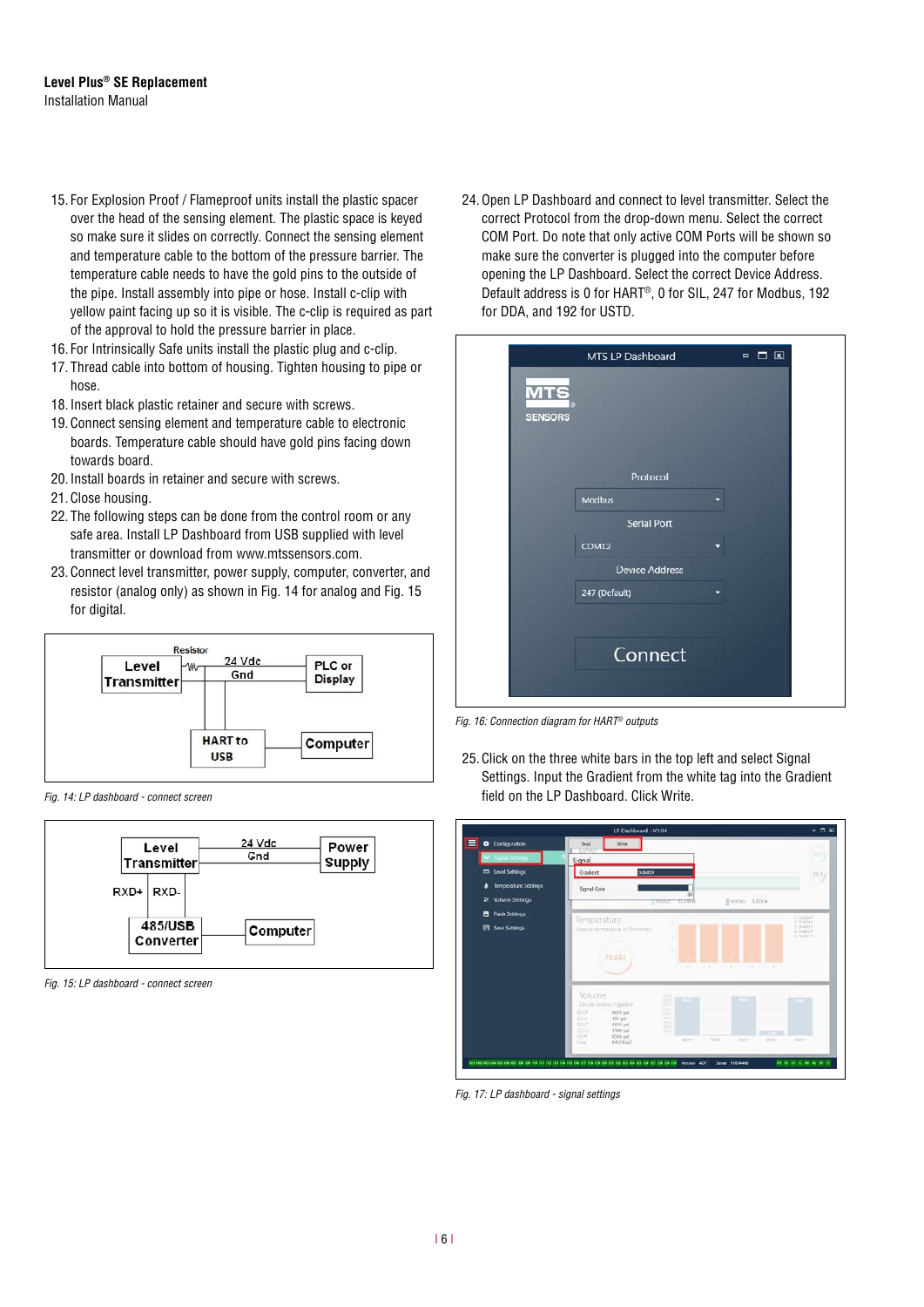26. Click on the three white bars in the top left and select Save Settings. Click Read Settings from Gauge. All of the boxes will turn red. Wait for them to change two white signaling that the parameters have been updated.

| <b>Configuration</b><br>۰                          | $\blacksquare$<br><b>Device Settings</b> |                         |                          |                             |
|----------------------------------------------------|------------------------------------------|-------------------------|--------------------------|-----------------------------|
|                                                    |                                          |                         |                          | 583                         |
| * Signal Settings                                  | <b>Serial Nomber</b>                     | 91054466                | Read Settings from File  |                             |
| <b>D</b> Level Settings                            | <b>Band Rote</b>                         | ٠                       |                          |                             |
|                                                    | <b>Configuration</b>                     | 15210012                | Save Settings to a File  | 365                         |
| <b>Temperature Settings</b>                        | <b>Address</b>                           | M                       | Write Settings to Gauge  |                             |
|                                                    | Gradient                                 | 9.06859                 |                          |                             |
| <b>Volume Settings</b><br>÷                        | <b>Signal Gain</b>                       | 255                     | Read Settings from Gauge |                             |
|                                                    | Minimum Trigger                          | 150                     |                          |                             |
| <b>Flash Settings</b><br>в<br><b>Save Settings</b> | <b>SARA Blanking</b>                     | $\overline{\mathbf{z}}$ |                          | $+ 30.3464.7$               |
|                                                    | <b>Magnet Blanking</b>                   | $\overline{D}$          |                          | 1.7522011<br>31 TO 244 L.F. |
|                                                    | <b>Triciger Descentage</b>               | 60                      |                          | a rootes F<br>ai nopascir   |
|                                                    | <b>Threshold Delta</b>                   | 100                     |                          |                             |
|                                                    | Length Units                             | ٠                       |                          |                             |
|                                                    | <b>Product Offset</b>                    | 31,078                  |                          |                             |
|                                                    | Interface Offset                         | 31.071                  |                          |                             |
|                                                    | <b>Roof Officer</b>                      | 24,669                  |                          |                             |
|                                                    | Product Dolts                            | 2,300                   |                          |                             |
|                                                    | Interface Delta                          | 2,200                   |                          |                             |
|                                                    | <b>Roof Delta</b>                        | 2200                    |                          |                             |
|                                                    | <b>Foshen Averages</b>                   | $\bullet$               |                          |                             |
|                                                    | <b>Temperature Units</b>                 | ٠                       |                          |                             |
|                                                    | Number of Sensors                        | 3                       |                          |                             |
|                                                    | <b>Number of Averages</b>                | 10                      |                          |                             |
|                                                    | Sensor I Position                        | 80                      | cont<br>covi             | <b>NOVA</b>                 |
|                                                    | <b>Sancer 3 Rockion</b>                  | 110                     |                          |                             |
|                                                    |                                          |                         |                          |                             |

*Fig. 18: LP dashboard - save settings - read from gauge*

27. Save a backup file of the settings for the level transmitter by clicking Save Settings to a File. Label the file with customer name, site, and tank number. The board set will come with the factory programming based off of the serial number but this will not include any changes made by the end user after receipt.

| Save As<br>$\times$                                                                                                                                         | $= 7.5$                                                                                       |
|-------------------------------------------------------------------------------------------------------------------------------------------------------------|-----------------------------------------------------------------------------------------------|
| > This PC > Desktop +<br>Stanb Delma<br>ø<br>$\omega$ (f)<br>$\bullet$<br>$\mathbb{Z}$ .<br>New folder<br>Organize -<br><b>CITY This PC</b><br>Desitop<br>ą | <b>Riad Simings from File</b><br>Save Settings to a Fift                                      |
| <b>D</b> ecuments<br><b>SSE</b><br><b>J.</b> Deuniosch<br>FM XP CDL<br>M & Lalreport<br>90939135.mds<br>\$103000S.mds<br>3 Marie<br><b>ALL Pictures</b>     | Write Settings In Taxan<br>Pined Settings worn Cough                                          |
| <b>R</b> Videos<br><b>12 Wedews (C)</b><br>Department Sto<br>91031219.mds<br>Bright_St_Test.mt<br><b>T DIAVAGE NAM</b><br><b>ALE ALE AREA BASE</b>          | 1.01.0000.0<br><b>A BERRIA</b><br><b>CALIFORNIA</b><br><b>A RETAILS</b><br><b>NEW CARPENT</b> |
| Flemme Euse Baytown Tank105<br>Seve as type: ("mds)<br>Cancel<br><b>Hide Folders</b>                                                                        |                                                                                               |
|                                                                                                                                                             |                                                                                               |
|                                                                                                                                                             | --                                                                                            |
| THE THE THE REAL REAL CORPORATION OF THE REAL COUPLE THE THE REAL PROPERTY OF CALL REAL REAL REAL REAL PROPERTY AND SIDE OF                                 | BOTH COMPANY OF THE PARTY OF                                                                  |

*Fig. 19: LP dashboard - save settings - file save*

28.Disconnect from level transmitter and place back in service. Verify the level transmitter is now working correctly.